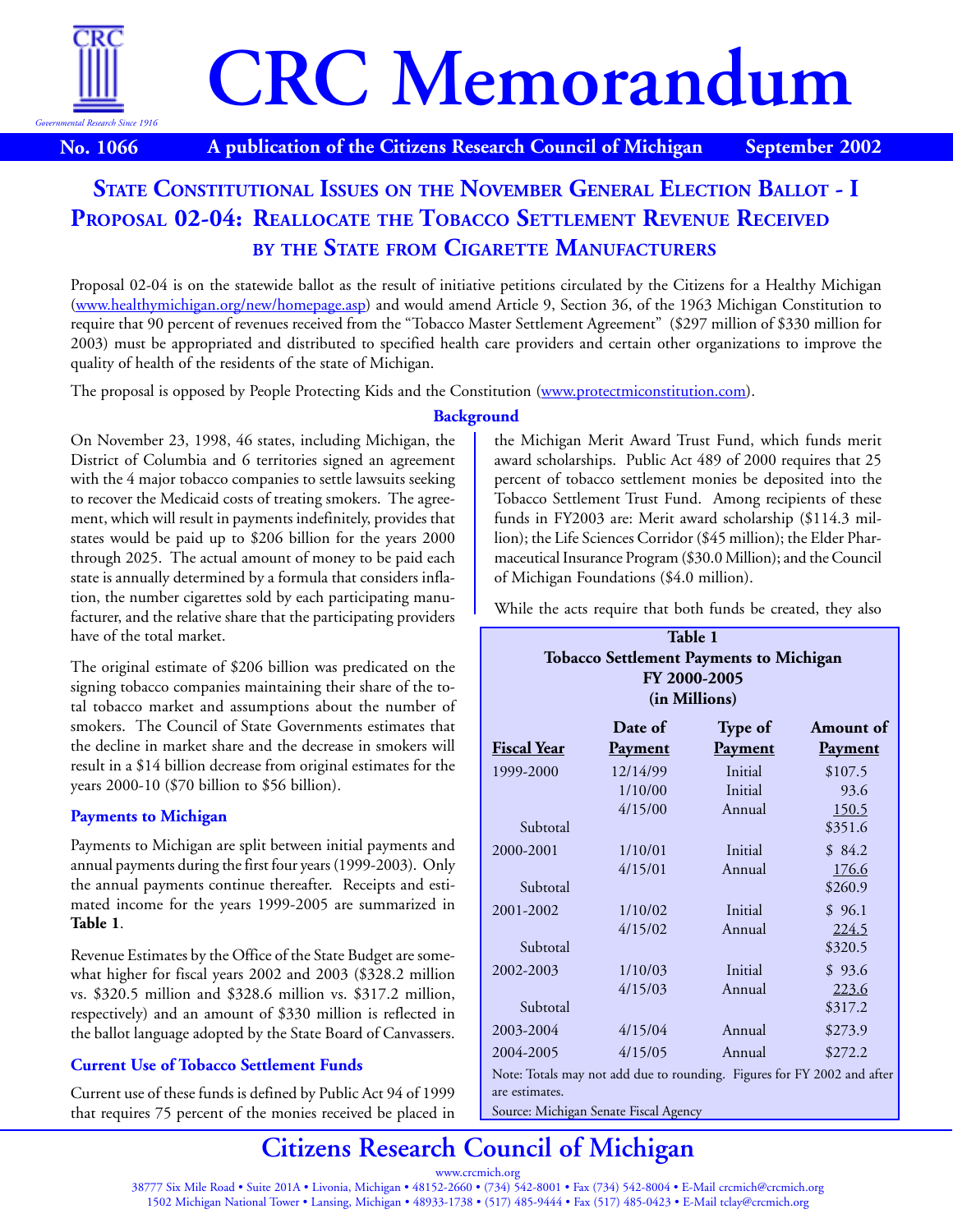# **CRC Memorandum**

|                                                                               | Table 2                                        |               |               |                      |                 |
|-------------------------------------------------------------------------------|------------------------------------------------|---------------|---------------|----------------------|-----------------|
|                                                                               | Tobacco Settlement - Revenues and Expenditures |               |               |                      |                 |
|                                                                               | <b>FY2003</b>                                  |               |               |                      |                 |
|                                                                               | <b>Fiscal Years 2000 - 2003</b>                |               |               | $02 - 04$<br>Current |                 |
|                                                                               |                                                |               |               |                      |                 |
| Total Tobacco Settlement Revenue                                              | <b>FY2000</b>                                  | <b>FY2001</b> | <b>FY2002</b> | <b>Appropriation</b> | <b>Proposal</b> |
|                                                                               | \$351.6                                        | \$261.0       | \$328.2       | \$328.6              | \$330.0         |
| Merit Award Trust Fund:*                                                      |                                                |               |               |                      |                 |
| Revenues:                                                                     |                                                |               |               |                      |                 |
| Share of Annual Revenue                                                       | 105.5                                          | 130.5         | 246.1         | 246.5                |                 |
| Balance from prior year                                                       |                                                | 10.9          | 39.6          | 20.9                 |                 |
| <b>Interest Earnings</b><br>Revenue Subtotal                                  | 4.1<br>109.6                                   | 4.6<br>146.0  | 6.0<br>291.7  | 6.3<br>273.6         | 330.0           |
|                                                                               |                                                |               |               |                      |                 |
| Expenditures:<br>Merit award scholarships**                                   | 90.4                                           | 82.3          | 112.2         | 114.3                | 0.0             |
| Tuition incentive program**                                                   | 5.3                                            | 5.3           | 5.3           | 5.3                  | 0.0             |
| MEAP testing**                                                                | 3.0                                            | 18.8          | 18.9          | 18.9                 | 0.0             |
| Michigan Education Savings Plan**                                             |                                                |               | 1.0           | 1.0                  | 0.0             |
| Post secondary access student scholarships**                                  |                                                |               | 2.0           | 2.0                  | 0.0             |
| Nursing scholarships                                                          |                                                |               |               | 4.0                  | 3.3             |
| Lapse to general fund (PA 120 of 2001)                                        |                                                |               | 72.5          |                      |                 |
| Lapse to general fund (E.O. 2001-9)                                           |                                                |               | 59.0          |                      |                 |
| Lapse to general fund (PA 530 of 2002)***                                     |                                                |               |               | $100.0***$           | $33.0***$       |
| <b>Expense Subtotal</b>                                                       | 98.7                                           | 106.4         | 270.9         | 245.5                |                 |
| Balance - Merit Award Trust***                                                | 10.9                                           | 39.6          | $20.9***$     | 28.1                 |                 |
| Tobacco Settlement Trust Fund:*                                               |                                                |               |               |                      |                 |
| Revenues:                                                                     |                                                |               |               |                      |                 |
| Share of annual revenue                                                       | 246.1                                          | 130.5         | 82.1          | 82.2                 |                 |
| Balance from prior year                                                       |                                                | 116.9         | 117.8         | 39.8                 |                 |
| Interest earnings                                                             | 10.2                                           | 11.0          | $-5.0$        | 2.9                  |                 |
| Revenue Subtotal                                                              | 256.3                                          | 258.4         | 204.9         | 124.8                |                 |
| Expenditures:                                                                 |                                                |               |               |                      |                 |
| Nonprofit Hospitals                                                           |                                                |               |               | 0.0                  | 92.0            |
| Tobacco-Free Futures Fund                                                     |                                                |               |               | 0.0                  | 49.3            |
| <b>Licensed Nursing Homes</b>                                                 |                                                |               |               | 0.0                  | 42.7            |
| Licensed Hospices                                                             |                                                |               |               | 0.0                  | 6.6             |
| Healthy Michigan Foundation                                                   |                                                |               |               | 0.0                  | 3.3             |
| <b>Nurse Practitioners</b>                                                    |                                                |               |               | 0.0                  | 3.3             |
| School Health Centers                                                         |                                                |               |               | 0.0                  | 3.3             |
| Council of Michigan Foundations                                               | 10.2                                           | 6.0           | 4.0           | 4.0                  | 6.6             |
| MEAP testing                                                                  | 12.0                                           | 2.0           |               |                      |                 |
| Michigan Education Savings Plan<br>Post secondary access student scholarships |                                                | 1.0           |               |                      |                 |
| Career development initiative                                                 | 47.0                                           |               |               |                      |                 |
| Elder pharmaceutical insurance (EPIC)                                         |                                                | 1.1           | 45.0          | 30.0                 | 42.9            |
| Emergency pharmaceutical program for seniors                                  |                                                | 4.5           |               |                      |                 |
| Long term care innovation grants                                              | 10.0                                           |               |               |                      |                 |
| Medicaid nursing home personal needs allowance**                              | 5.0                                            | 5.0           | 5.0           | 5.0                  | $0.0\,$         |
| Office on Aging long term care advisor**                                      | 0.2                                            | 3.0           | 0.8           | 0.8                  | 0.0             |
| Office on Aging respite care**                                                | 5.0                                            | 5.0           | 5.0           | 5.0                  | 0.0             |
| Indigent medical program                                                      |                                                | 10.0          | 2.8           |                      |                 |
| Rural health                                                                  |                                                | 10.0          |               |                      |                 |
| Medicaid support**                                                            |                                                | 20.0          | 30.0          | $30.0***$            |                 |
| Wayne State University - perinatal                                            |                                                | 3.0           |               |                      |                 |
| Life Sciences Corridor                                                        | 50.0                                           | 50.0          | 45.0          | 45.0                 | 42.9            |
| Rare isotope accelerator project**                                            |                                                |               |               | 2.0                  | 0.0             |
| Attorney General tobacco settlement administration**                          |                                                | 20.0          |               | 0.4                  | 0.0             |
| Lapse to General Fund (April 2001)<br>Lapse to General Fund (PA 120 of 2001)  |                                                |               | 3.0           |                      |                 |
| Lapse to General Fund (E.O. 2001-9)                                           |                                                |               | 24.5          |                      |                 |
| Expense Subtotal                                                              | 139.4                                          | 140.6         | 165.1         | 122.2                |                 |
| Balance - Tobacco Settlement Trust***                                         | 116.9                                          | 117.8         | 39.8***       | 2.6                  |                 |
|                                                                               |                                                |               |               |                      |                 |

\* By statute, the tobacco settlement money is allocated to the Merit Award Fund as follows: 30 percent in FY 2000; 50 percent in FY 2001; and 75 percent in FY 2002 and thereafter. The remainder is deposited in the Tobacco Settlement Trust Fund. \*\* Appropriation items in FY2003 for which no tobacco settlement funds would be available if the proposal is adopted total \$184.7 million. \*\*\* See paragraph at top of page 3 Source: Columns 1-4 from Michigan Office of the State Budget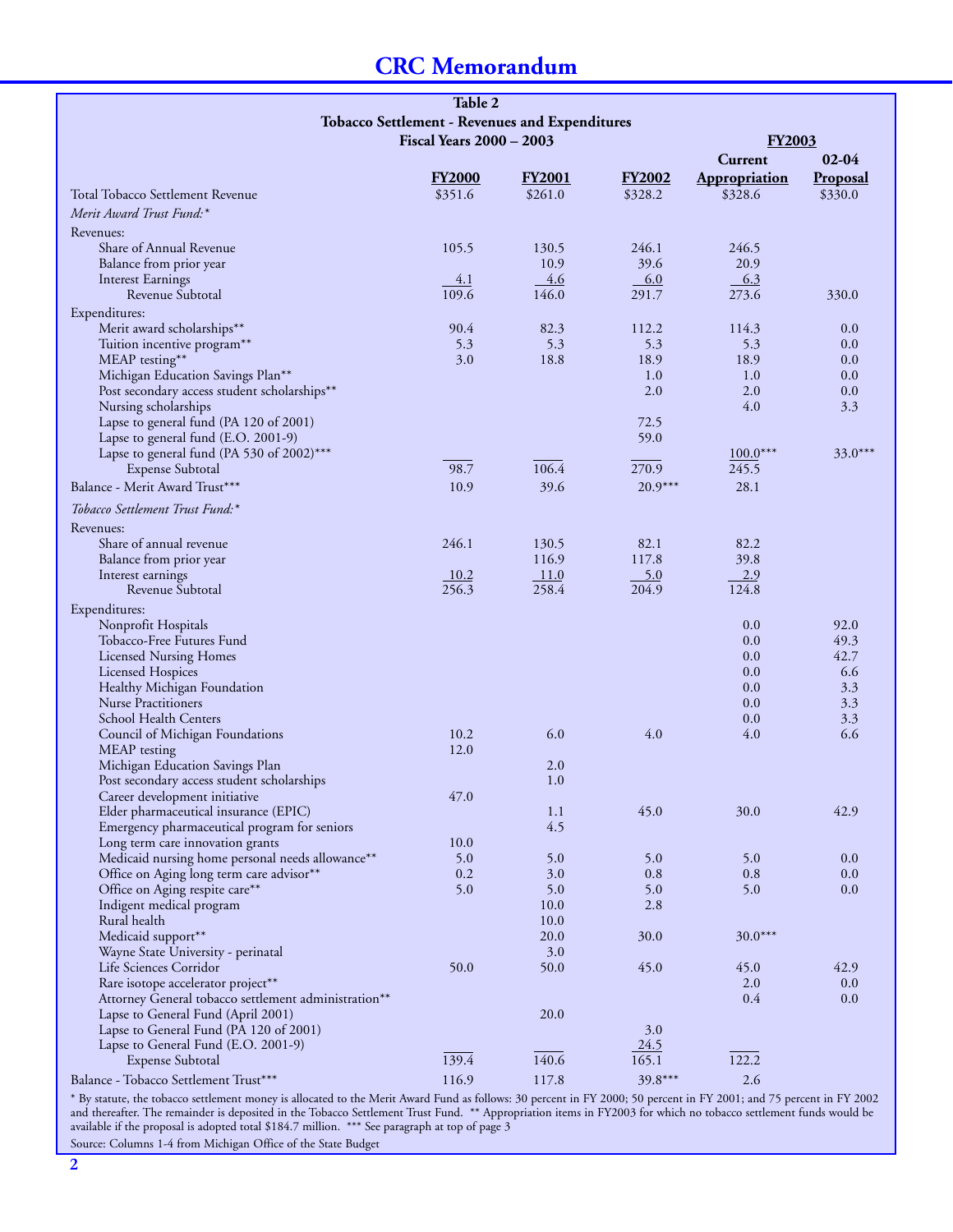# **CRC Memorandum**

permit the legislature to designate their use through the appropriation process without limitation.

Column 5 of **Table 2** shows the effect that passage of the proposal would have on state appropriations for FY2003. As appropriated, the budget is in balance. Assuming that the legislature chooses not to replace any of

the funds that would be reduced or eliminated with general fund dollars the budget would become \$130.0 million out of balance because \$100.0 million of tobacco settlement funding is to be used to balance the budget by lapsing to the general fund and \$30 million for the Medicaid program cannot be reduced without changing the eligibility criteria and/or reducing

#### **Proposal 02-04**

The proposal introduces 6 new requirements to the Michigan Constitution:

#### **1. Dedication of tobacco settlement revenue to improvement of health**

Proposal 02-04 would require that 90 percent of money received by Michigan from Tobacco Settlement Revenue be dedicated to improving the quality of health of Michigan residents.

#### **2. Creation of funds**

Three new funds would be created within the Department of Treasury by the proposed amendment: the Tobacco Illness Care Fund; the Tobacco Research and Education Fund; and, the Senior Citizen Prescription Drug Assistance Fund.

provider reimbursement. If the entire 10 percent in tobacco settlement funding (\$33.0 million) is used to address the imbalance and if balances remaining in the Tobacco Settlement Trust Fund (\$39.8 million) and the Merit Award Trust Fund (\$20.9 million) are used, the FY03 budget would remain out of balance by \$36.3 million.

#### **3. Expenditures**

The proposal specifies the percentage of the total each fund is to receive and further defines the distribution of monies within these funds to specific entities. **Table 3** is a representation of how the estimated \$330 million for 2003 would be allocated.

#### **Table 3 Sample Distribution of Funds under Proposal 02-04 Using Estimated Amount for 2003 of \$330 Million**

| Entity                                                                                                                                                                        | <b>Number</b><br>in 2001 | Percent of<br>\$330 Million | <b>Dollar</b><br><b>Amount</b> | <b>Distribution</b><br>to a Single<br>Entity | <b>Allocated</b><br>to Multiple<br><b>Entities</b> |
|-------------------------------------------------------------------------------------------------------------------------------------------------------------------------------|--------------------------|-----------------------------|--------------------------------|----------------------------------------------|----------------------------------------------------|
| <b>Tobacco Illness Care Fund</b>                                                                                                                                              |                          |                             |                                |                                              |                                                    |
| Nonprofit Hospitals                                                                                                                                                           | 164                      | 28.0                        | \$92,400,000                   |                                              | X                                                  |
| <b>Licensed Nursing Homes</b>                                                                                                                                                 | 545                      | 13.0                        | 42,900,000                     |                                              | X                                                  |
| Licensed Hospices that Serve Medicaid Patients                                                                                                                                | 71                       | 2.0                         | 6,600,000                      |                                              | X                                                  |
| Healthy Michigan Foundation                                                                                                                                                   |                          | 1.0                         | 3,300,000                      | X                                            |                                                    |
| Nurse Practitioners with 20% or More Annual<br>Practice Revenue from Medicaid                                                                                                 | $2,423*$                 | 1.0                         | 3,300,000                      |                                              | X                                                  |
| School-Linked Health Care Centers                                                                                                                                             | 28                       | 1.0                         | 3,300,000                      |                                              | X                                                  |
| Subtotal - Illness                                                                                                                                                            |                          | 46.0                        | \$151,800,000                  |                                              |                                                    |
| <b>Tobacco Settlement Research and Education Fund</b><br>Tobacco-Free Futures Fund, Inc.<br>Health and Aging Research and Development Initiative<br>(Life Sciences Corridor): |                          | 15.0                        | \$49,500,000                   | X                                            |                                                    |
| General Use                                                                                                                                                                   |                          | 11.05                       | 36,465,000                     |                                              | $\mathbf{X}$                                       |
| Tobacco Related Research                                                                                                                                                      |                          | 1.95                        | 6,435,000                      |                                              | X                                                  |
| Council of Michigan Foundations                                                                                                                                               |                          | 2.0                         | 6,600,000                      | X                                            |                                                    |
| Nurse Scholarship Program                                                                                                                                                     |                          | 1.0                         | 3,300,000                      |                                              | X                                                  |
| Subtotal - Research and Education                                                                                                                                             |                          | 31.0                        | \$102,300,000                  |                                              |                                                    |
| Senior Citizen Prescription Drug Assistance Fund<br>Elder Prescription Drug Program                                                                                           |                          | 13.0                        | \$42,900,000                   | X                                            |                                                    |
| <b>State General Fund</b><br><b>State General Fund</b>                                                                                                                        |                          | 10.0                        | \$33,000,000                   | X                                            |                                                    |
| <b>Total</b>                                                                                                                                                                  |                          |                             | 100.0                          | \$330,000,000                                |                                                    |
| * Total number – those who would meet the 20 percent requirement not available.                                                                                               |                          |                             |                                |                                              |                                                    |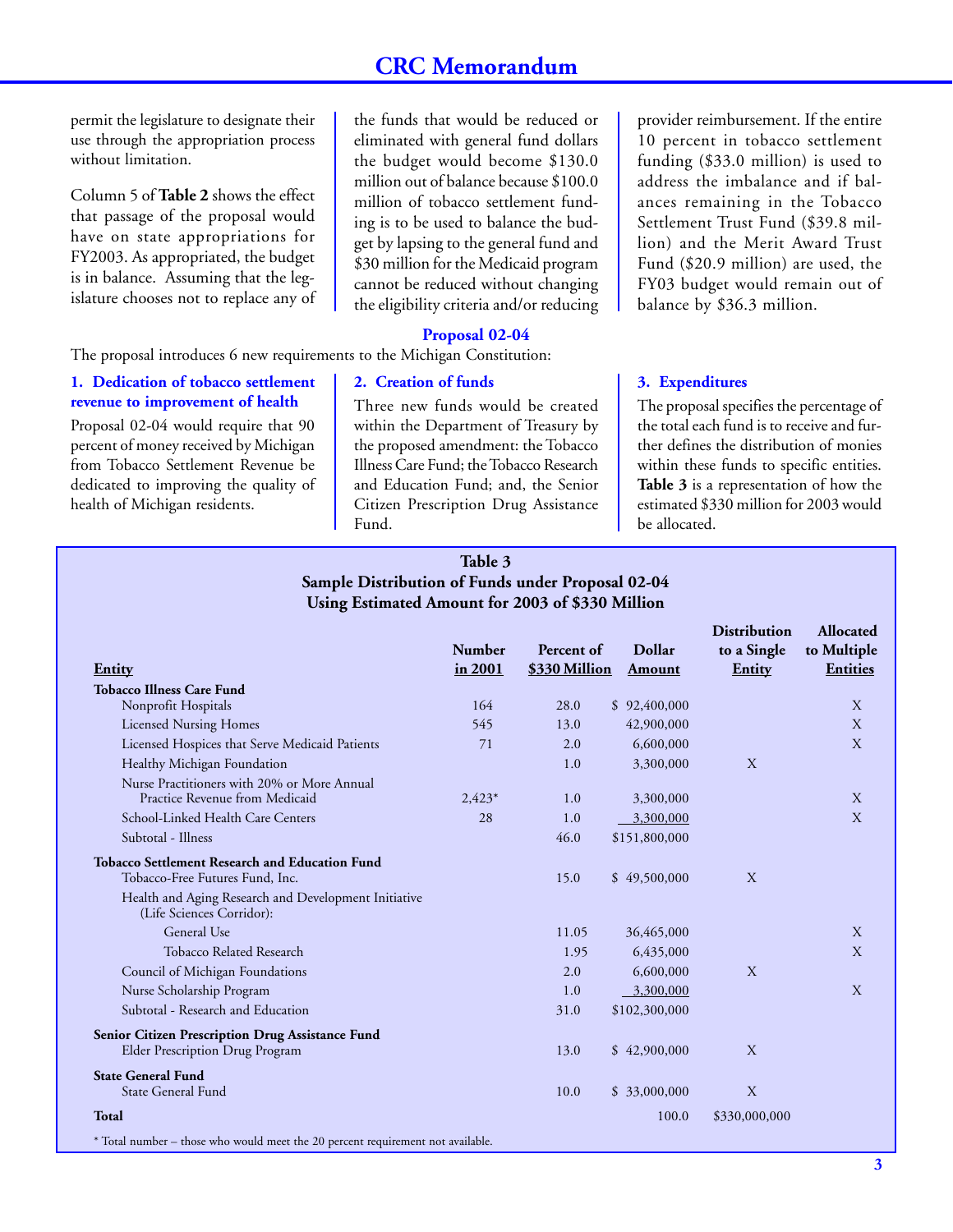**Unspent Funds.** Unspent monies of the 90 percent distributed under the proposed amendment would remain in the respective funds created by the proposal. Any interest earnings would also remain in the fund. Unspent funds and interest earnings would be distributed the next year as a part of the annual distribution. If a recipient of funds designated by the proposal ceases to exist or becomes unable to accept funds, this amount stays within the respective fund and is allocated to the remaining recipients on a pro rata basis.

**Distribution of the Funds to Various Entities.** Some funds would go directly to a specific entity and some are to be distributed among classes of organizations and health care providers. The basis of allocation is as follows:

### *Tobacco Illness Care Fund:*

Nonprofit Hospitals monies would be allocated on basis of net patient revenue. Each hospital would receive that percentage of the funds that their net patient income represents of the total net patient income of all hospitals. (The html version of this ballot analysis includes a table showing the distribution to hospitals that would occur using FY2000 net patient income (latest figures available). To view this table, go to [www.crcmich.org/](http://www.crcmich.org/PUBLICAT/2000s/2002/props1-4/hosp.html) [PUBLICAT/2000s/2002/props1-4/](http://www.crcmich.org/PUBLICAT/2000s/2002/props1-4/hosp.html) [hosp.html.\)](http://www.crcmich.org/PUBLICAT/2000s/2002/props1-4/hosp.html)

Licensed Nursing Home funds would be allocated to both profit and nonprofit homes according to the percent of licensed beds in each facility compared to total licensed beds in the state.

Licensed Hospices would receive a portion of funds dedicated to them on the basis of their share of total Medicaid expenditures for hospice care - including both fee for service payments and payments made through health plans.

Healthy Michigan Foundation was to be created to fund programs in schools and communities for anti-tobacco promotion and education. When the Michigan Health and Hospital Association filed incorporation papers it was determined that the name had already been granted to another organization. The legal status of the Healthy Michigan Foundation is currently uncertain.

Nurse Practitioners with at least 20 percent of their annual practice revenue from Medicaid would receive monies based on their share of total Medicaid expenditures for nurse practitioner care - including both fee for service payments and payments made through health plans.

School-Linked Health Centers are defined but distribution is not specified by the proposal. Funding for these centers was eliminated through an executive order reduction in FY2002, but was later restored. The centers provide: primary care; screening assessment; and, health and promotion and referral services to children and teenagers in settings affiliated with schools.

# *Tobacco Settlement Research and Education Fund:*

The Tobacco-Free Futures Fund, Inc. was incorporated in March 2002. The Citizens for a Healthy Michigan Coalition states that the money will be used to "finance a comprehensive tobacco control program based on the U.S. Centers for Disease Control and Prevention best practices recommendations".

The Health and Aging Research and Development Initiative also known as the Life Science Corridor receives 13 percent of the tobacco settlement funds. The way in which these monies are to be distributed among the various institutions and organization that are a part of the corridor is not specified. There is a requirement that 15 percent of the funds going to the corridor be spent on tobacco related research.

The Council of Michigan Foundations, incorporated in 1975, is required to spend the monies appropriated by the proposal to support local community efforts to address youth and senior needs.

The Nurse Scholarship Program funds are to be used for scholarships for eligible resident students enrolled or accepted in a degreed nursing education program which meets the requirements of law [\(Act 368 of 1978,](http://www.michiganlegislature.org/mileg.asp?page=getObject&objName=mcl-333-17241&highlight=) [M.C.L. 333.17241\)](http://www.michiganlegislature.org/mileg.asp?page=getObject&objName=mcl-333-17241&highlight=). No specific basis for the distribution of these funds to individuals or nursing education institutions is included in the proposal.

*Senior Citizen Prescription Drug Assistance Fund:*

The Elder Prescription Drug Program is established as the Elder Prescription Insurance Program (EPIC) by [Act 499](http://www.michiganlegislature.org/mileg.asp?page=getObject&objName=2000-SB-1278&userid=) [of 2000](http://www.michiganlegislature.org/mileg.asp?page=getObject&objName=2000-SB-1278&userid=) and is administered by the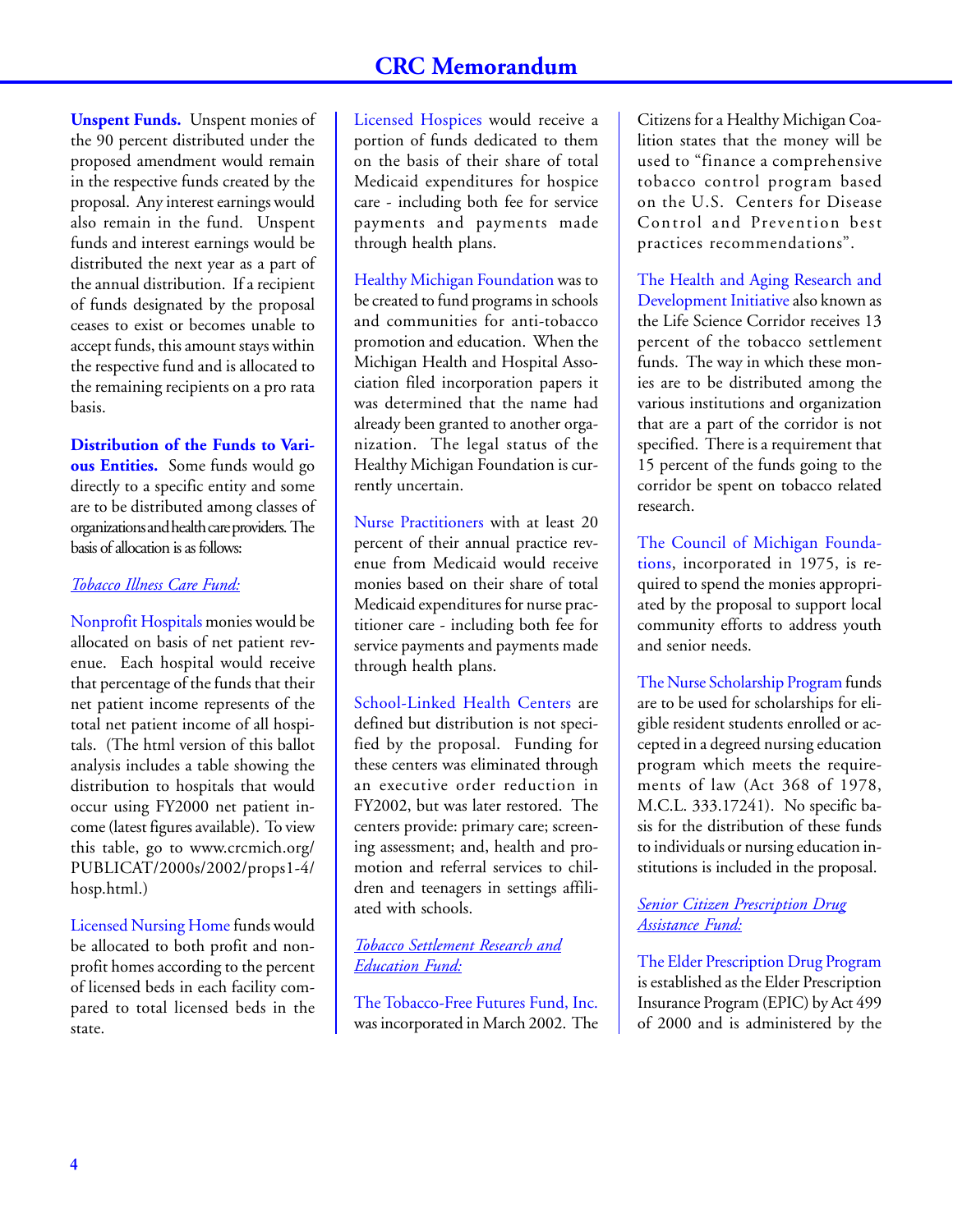Michigan Department of Community Health. FY2003 appropriations for EPIC total \$145.0 million, \$30.0 million of which is from the existing Tobacco Settlement Trust Fund. Provision is made in the FY2003 Department of Community Health appropriations act that an additional \$20.0 million may be transferred to EPIC from tobacco settlement fund balances if the state budget director certifies that the federal funds appropriated to that program are unavailable and that sufficient tobacco settlement revenue is available to finance this appropriation.

# **4. Annual report**

Recipients of funds must file an annual report with the Auditor General itemizing their expenditures. The Auditor General is to prepare an annual report itemizing the manner in which the tobacco settlement revenue is appropriated and expended making the report available to the public on request.

# **5. No effect on state spending**

The proposal contains language that would circumscribe the way future legislative appropriations to recipients of the tobacco settlement funds that are also Medicaid providers can be determined. It states that "expenditures from all sources [not defined in the proposal] for hospitals and other health care services pursuant to [M.C.L. 400.1, et. seq., the Medicaid](http://www.michiganlegislature.org/mileg.asp?page=getObject&objName=mcl-Act-280-of-1939&highlight=) [program,](http://www.michiganlegislature.org/mileg.asp?page=getObject&objName=mcl-Act-280-of-1939&highlight=) shall not be reduced as a result of the allocation of funds from this section". Provision is made for adjustments due to: a change in the Federal matching rate; changes in the number of beneficiaries; and, changes in the types of Medicaid enrollees.

Because some of those that would receive funds under the proposal are Medicaid providers, it could be possible for the state to reduce Medicaid payments in recognition of the funds made available by the proposal. For this reason, the proposal contains a non-supplant provision that prohibits the state from reducing the relative amount that Medicaid providers received in FY2001. The proposal requires that each group of Medicaid providers (hospitals, nursing homes, hospices and nurse practitioners) receive the same or greater ratio of state revenues in each subsequent year as they did in 2001. The ratio is to be adjusted each year to account for changes in the Federal matching amount for Medicaid and for changes in the number and type of Medicaid eligible persons. According to preliminary analysis by the Office of the State Budget, the FY2001 figures show that the percent of total spending from state sources (\$24.7 billion) represented by each group is: non-profit hospitals 0.8 percent; nursing homes 1.9 percent; licensed hospices 0.04 percent; and nurse practitioners 0.004 percent.

If total state spending is reduced from one year to the next, the amount required for these four Medicaid providers could be reduced proportion-

ately. If overall spending is increased, but all of it takes place in non-health related areas, education for example, appropriations to these providers would have to be increased to maintain the ratio.

The proposal also provides that "state funds [not defined in the proposal], from whatever source, appropriated for tobacco prevention, education, reduction or cessation; cancer, cardiovascular disease or stroke prevention, education or control; or lung disease programs, or school-linked health centers or adolescent health care clinics, shall not be reduced or otherwise affected … and the legislature shall make expenditures for each of these programs respectively at an amount equal to or greater than the amounts appropriated in fiscal 2001". The Office of the State Budget has tentatively identified these amounts for FY2001 as: tobacco prevention, \$4,895,100; cancer prevention, \$8,134,100; and school-linked health centers, \$3,742,300.

# **6. Self-executing**

The amendment would be self-executing. It permits enabling legislation to be adopted but stipulates that no law shall limit or restrict the application of the section. It also provides that should any part of the new section be held unconstitutional, the remainder of the section would remain in force. All existing laws that are inconsistent with the new section would be abrogated.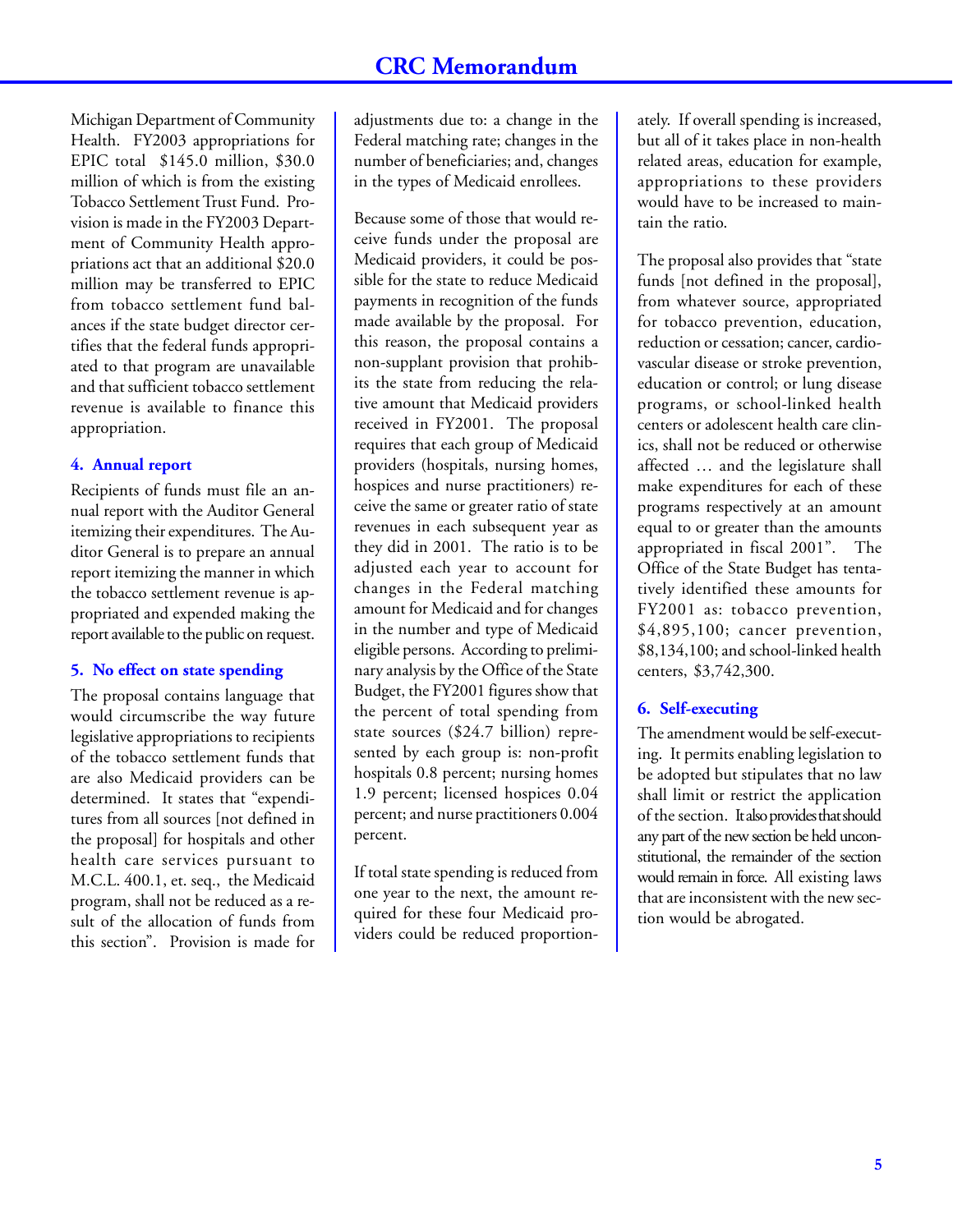#### **Constitutional Issues**

Most constitutional scholars hold that amendments to constitutions should be as general and brief in nature as practicable and that legislation should provide the detail necessary to implement them.

Proposal 02-04 contains 1,354 words and reads like statutory law. Article II, Section 9 of the Michigan Constitution provides a means by which the people can propose, enact and repeal statutes. The proposal might have been offered as a statutory initiative petition except that it contains provisions that would not be constitutional as statute: It denies the Governor the line-item veto (Article V, Section 19); and, it mandates the expenditure of funds (Article V, Section 20).

### **Issues**

**Public Policy Issues – Tobacco Related**

# **The Purpose of Tobacco Settlement**

**Revenues.** There are two views of the ways tobacco settlement funds should be used.

One is that the funds are being paid by tobacco companies because of the illnesses and deaths caused by their products and the monies should be used to improve the health of Michigan residents.

The other is that payments represent compensation for the costs Michigan has incurred or will incur in its Medicaid program because of the effects of smoking - money that otherwise would have been available for spending on any state purpose whether for

health or not. The Master Settlement Agreement does not restrict the use of tobacco settlement money to any particular purpose.

**Role of the State of Michigan in Reducing the Use of Tobacco.** In 1964, the Surgeon General released a report of an advisory committee that determined there was a causal relationship between smoking and certain cancers including lung cancer. Since that time the Public Health Service has worked to reduce smoking. States have also engaged in efforts to reduce smoking and impact the use of tobacco. The Office of the State Budget has identified line item appropriations for FY2001 that address these efforts (See **Table 4**). They total \$27.7 million.

#### **Table 4 Fiscal Year 2002 State Anti-Tobacco Spending - All Sources**

| Item                                                                 | Amount<br>(thousands) |
|----------------------------------------------------------------------|-----------------------|
| Cancer Prevention and Control Program                                | \$1,024.5             |
| Cardiovascular Disease Prevention Program                            | 1,116.8               |
| Council of Michigan Foundations                                      | 1,000.0               |
| Drug Abuse Resistance Education (DARE)                               | 40.3                  |
| Zero to Three Program & Before/After School Program                  | 120.0                 |
| Education and Prevention Programs for Asthma & Stroke                | 475.0                 |
| Juvenile Intervention Strategies & Youth Crime Prevention            | 333.9                 |
| Maternal Support Services & Maternal/Infant Health Advocacy Services | 434.3                 |
| Wayne State University American Legacy Grant                         | 100.0                 |
| Michigan Tobacco Prevention and Cessation Phone Line                 | 200.0                 |
| Office of Drug Control and School Aid Fund - K through 12            | 6,703.4               |
| School Health and Education Program                                  | 1,780.8               |
| Smoking Cessation Rx & OTC Products for Medicaid                     | 1,080.0               |
| Smoking Cessation Rx Products for State Employees & Retirees         | 237.0                 |
| Smoking Prevention Program in the Department of Community Health     | 8,300.0               |
| Smoking Prevention Media Campaign                                    | 1,265.3               |
| Substance Abuse                                                      | 2,700.0               |
| Tobacco Tax Collection & Enforcement                                 | 810.0                 |
| Total:                                                               | \$27,721.3            |
| Source: Office of the State Budget                                   |                       |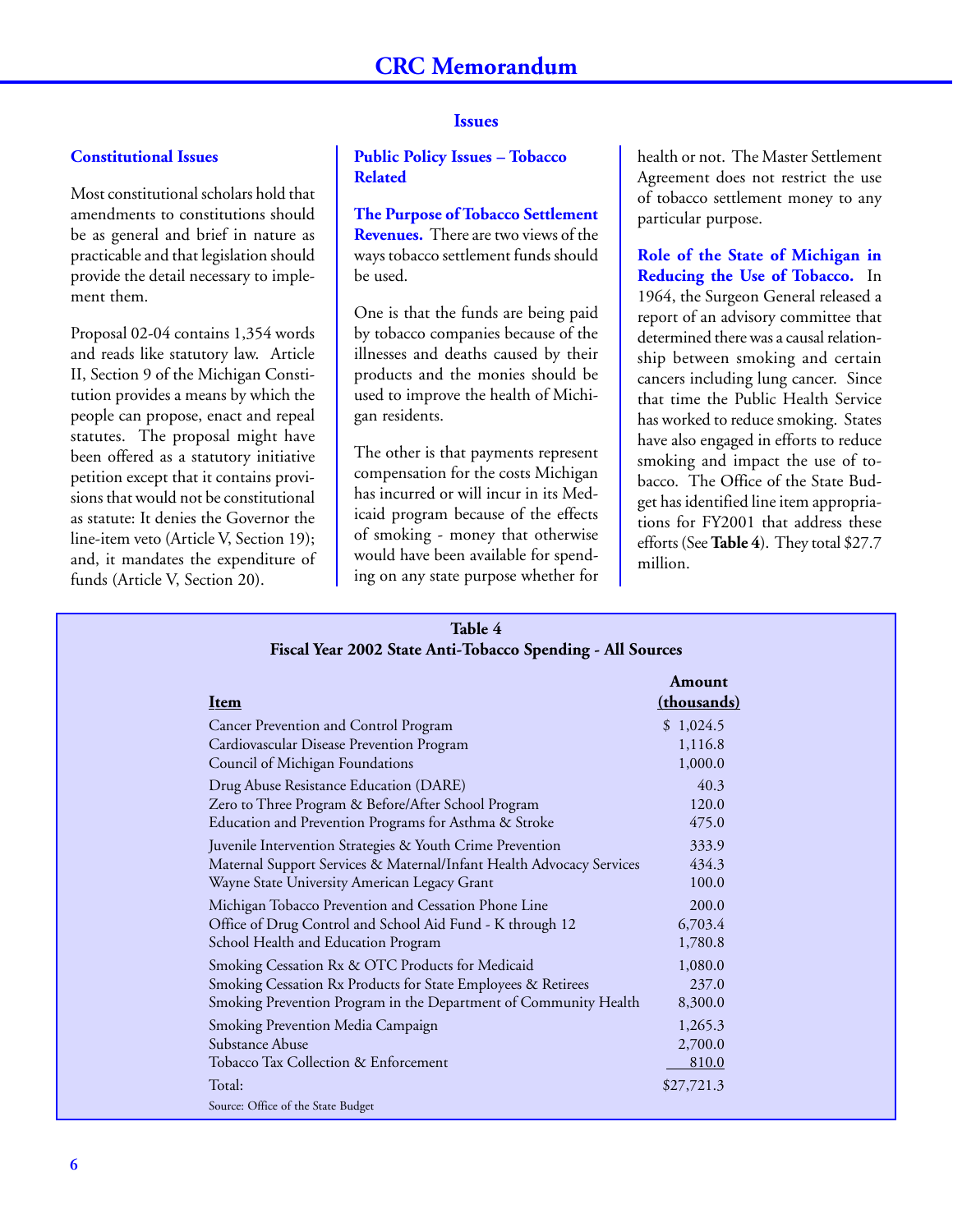

\*All respondents 18 and older who have ever smoked 100 cigarettes in their lifetime and reported smoking every day or some days. Denominator includes all survey respondants except those with missing, don't know, and refused answers. Source: National Center for Chronic Disease Prevention and Health Promotion, Centers for Disease Control and Prevention.

**CDC Recommended State Funding for Tobacco Prevention.** In 1999, the Centers for Disease Control published guidelines for state spending for comprehensive tobacco control programs. It indicated that states with populations over 7 million should spend between \$5 and \$16 per capita to fulfill best practices in 9 areas resulting in a range of \$54.8 million to \$154.6 million for Michigan. Considerable debate has occurred over figures used to show the amount of antitobacco spending. **Table 4** contains those items identified by the State Budget Office. The Centers for Disease Control show a FY2002 amount of \$6,344,605 for Michigan in their publications.

**Effectiveness of Tobacco Control Programs.** There is broad consensus on the goals of anti-smoking efforts and there is evidence that at least some anti-smoking campaigns, notably in California and Massachusetts, have had a positive effect. Moreover, there may be long-term savings to Medicaid if those programs are effective. There remains, however, an ongoing debate regarding the cost-effectiveness of specific tobacco control programs.

**Legislative Oversight.** One of the advantages to legislative oversight of state programs is the ability afforded to review and assess program effectiveness and adjust state appropriations accordingly. Proposal 02-04, by mandating appropriations to the Healthy Michigan Foundation, school-linked health centers, the Tobacco-Free Futures Fund, Inc., the Life Sciences Corridor, the Council of Michigan Foundations, and the nurse scholarship program makes legislative oversight irrelevant to funding decisions.

Medicaid appropriations for nonprofit hospitals, licensed nursing homes, licensed hospices and nurse practitioners are exempt from any reduction in the share of state revenues each had for FY 2001 while physicians, dentists, managed care organizations, pharmacies, home health, ambulance services and other Medicaid providers are not.

**Number of Smokers in Michigan.** According to the Behavioral Risk Factor surveillance system of the Center for Disease Control, the percent of Michigan residents who are aged 18 and older and who smoke was 24.1 percent in 2000 compared with a na-

tional average of 23.2 percent. **Chart 1** shows data for the years 1990-2000. The Department of Community Health reports that preliminary figures from Michigan's Youth Survey show that 27.6 percent of ninth through twelfth graders smoked in 2001. This compares with 38.2 percent in 1997 and 28.0 percent as the 2000 national average.

#### **Public Policy Issues – Financial**

**Constitutionally Dedicated Funds.** The Michigan Constitution dedicates certain revenues to specific purposes. A portion of the sales tax must be placed in the School Aid Fund and another part of the sales tax must be distributed to local units of government. Fuel taxes must be used for transportation. Proposal 02-04 differs from these and others in that it mandates specific appropriations to non-govern-

**Securitization of Tobacco Settlement Revenue.** Some states, facing severe budget problems have issued bonds secured by future receipts from the tobacco settlement to gain current income to assist in avoiding deficits

mental organizations and individuals.